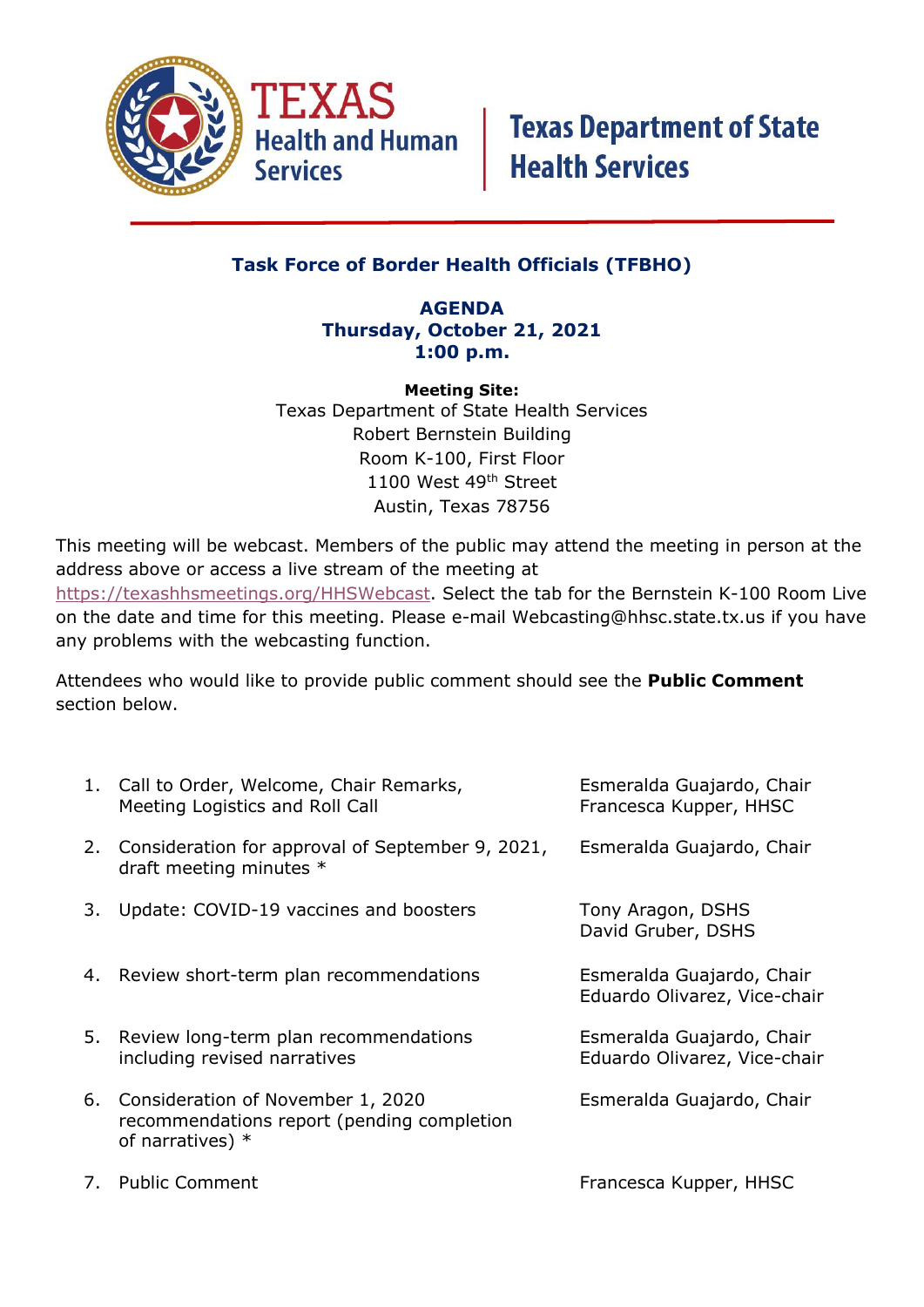

## **Texas Department of State Health Services**

8. Closing remarks, thank you and adjourn Esmeralda Guajardo, Chair

\* Denotes possible action item

**Public Comment:** The Texas Health and Human Services Commission (HHSC), together with the Texas Department of State Health Services (DSHS), welcomes public comments pertaining to topics related to border public health. Members of the public who would like to provide public comment may choose from the following options:

- 1. **Oral comments provided virtually**: Members of the public must pre-register to provide oral comments virtually during the meeting by completing a Public Comment Registration form at [https://texashhsmeetings.org/TFBHO\\_PCReg\\_Oct212021](https://texashhsmeetings.org/TFBHO_PCReg_Oct212021) no later than 5:00 p.m. Tuesday, October 19, 2021. Please mark the correct box on the Public Comment Registration form and provide your name, either the organization you are representing or that you are speaking as a private citizen, and your direct phone number. If you have completed the Public Comment Registration form, you will receive an email the day before the meeting with instructions for providing virtual public comment. Public comment is limited to three minutes. Each speaker providing oral public comments virtually must ensure their face is visible and their voice audible to the other participants while they are speaking. Each speaker must state their name and on whose behalf they are speaking (if anyone). If you pre-register to speak and wish to provide a handout before the meeting, please submit an electronic copy in accessible PDF format that will be distributed by HHS staff to TFBHO members and State staff. Handouts are limited to two pages (paper size: 8.5" by 11", one side only). Handouts must be emailed to **OBPH@dshs.texas.gov** immediately after preregistering, but no later than 5:00 p.m. Tuesday, October 19, 2021, and include the name of the person who will be commenting. Do not include health or other confidential information in your comments or handouts. Staff will not read handouts aloud during the meeting, but handouts will be provided to TFBHO members and State staff.
- 2. **Written comments**: Members of the public may provide written public comments by completing a Public Comment Registration form at [https://texashhsmeetings.org/TFBHO\\_PCReg\\_Oct212021.](https://texashhsmeetings.org/TFBHO_PCReg_Oct212021) A member of the public who wishes to provide written public comments must email the comments to [OBPH@dshs.texas.gov](mailto:OBPH@dshs.texas.gov) no later than 5:00 p.m. Tuesday, October 19, 2021. Please include your name and the organization you are representing or that you are speaking as a private citizen. Written comments must be emailed to DSHS immediately after pre-registering and include the name of the person who will be commenting. Written comments are limited to two pages (paper size: 8.5" by 11", one side only). Do not